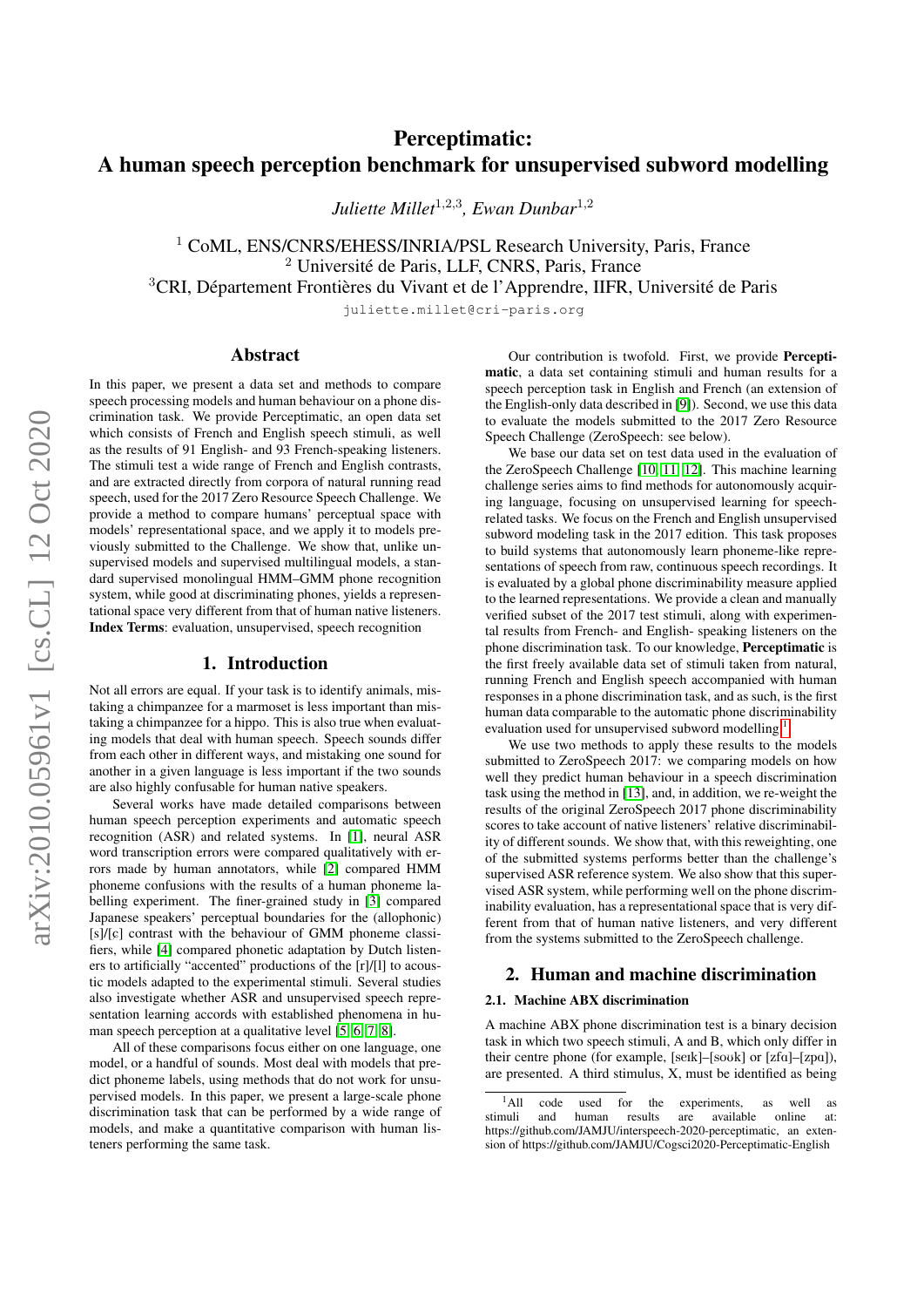more similar to either A or B. This stimulus also shares the same first and last phones, and has the same centre phone as either A or B.  $R_A$ ,  $R_B$  and  $R_X$ , the representations of respectively A, B, and X, are extracted from the models to be evaluated, and distances  $d(R_A, R_X)$  and  $d(R_B, R_X)$  are computed. Machine ABX phone discrimination tasks are often used for evaluating unsupervised speech models. They are generic, and are also appropriate for evaluating supervised models.

Since stimuli are not all of the same duration, distance functions based on dynamic time warping are typically used (notably in the ZeroSpeech Challenges). Dynamic time warping takes two sequences  $C$  and  $D$  as input (in our case either  $R_A$ and  $R_X$  or  $R_B$  and  $R_X$ ), as well as a function  $\gamma$  for comparing pairs of sequence elements. It aligns  $C$  and  $D$  by matching the elements of one to the other so as to minimize the sum of  $\gamma(c, d)$  for all matched elements  $(c, d)$ . Each element of C must be matched with at least one element of  $D$ , and alignments must respect temporal order. We calculate distances between stimuli  $C = c_1, c_2, ... c_n$  and  $D = d_1, d_2, ... d_n$  as:

$$
d(C, D) = \frac{\sum_{c_i, d_j \text{ are matched}} \gamma(c_i, d_j)}{max(p, q)}
$$
(1)

As in ZeroSpeech 2017, we take  $\gamma$  as either the arc cosine of the normalized dot product or the symmetrised KL-divergence.

Once  $d(R_A, R_X)$  and  $d(R_B, R_X)$  are obtained using one of these methods, we compute  $\delta = d(R_B, R_X) - d(R_A, R_X)$ if A and X belong to the same category,  $\delta = d(R_A, R_X)$  –  $d(R_B, R_X)$  if it matches B. If  $\delta > 0$ , then the model is considered to be correct, otherwise, it is considered to be wrong. We perform this operation on many ABX triplets for a given pair of phones. The percent accuracy gives a measure of the model's discriminability of the two phone categories.

The ZeroSpeech 2017 evaluation is an ABX phone discrimination task in which the A, B, and X stimuli are extracts taken from running speech. Models generate representations of audio files containing stimuli plus a surrounding context, from which their representations of the stimuli are extracted. In the current paper, we focus on the condition in which models are given one-second audio files, and in which X is uttered by a different speaker than A and B (across speaker). The ZeroSpeech 2017 evaluation measure was the average accuracy over all phone pairs.[2](#page-1-0) Instead of relying only on this accuracy, we propose to evaluate models with respect to a human reference data set.

#### 2.2. Human ABX discrimination

An ABX phone discrimination task for human participants is as follows: participants hear three stimuli in sequence (a triplet) and are asked to identify which one of the first two stimuli (A or  $B$ ) is more similar to the third  $(X)$ . As in the machine ABX task, the stimuli are such that one of the two responses is always considered correct (here, the centre phone of X matches either that of A or of B). We use the same stimuli as for the machine ABX task, and obtain multiple human responses for each triplet, which we code as correct or incorrect. We take two approaches to dealing with this data. First, we combine data across participants to compute an item-level accuracy for each triplet item. These item-level accuracies can the be averaged into accuracies for individual phone contrasts, comparable with those calculated in the machine ABX task. Alternatively, we can drop the notion of category discriminability, and compare models' gradient  $\delta$  values with the probability that listeners give the correct answer, at the level of individual triplet items.

#### <span id="page-1-5"></span>2.3. Comparing model and human performance

We relate human and model results in two ways. First, in order to have a phone discrimination score that takes into account differences in how "hard" each triplet item is, we weight models' decisions by human accuracies as follows:

<span id="page-1-4"></span>
$$
RewAcc_{ABX} = \frac{\sum_{t \in test} 1_{\delta_M(t) > 0} \times Hum(t)}{\sum_{t \in test} Hum(t)} \tag{2}
$$

where  $\delta_M(t)$  is the  $\delta$  value for a triplet item t given by a model M, and with  $Hum(t)$  is the percent accuracy for human listeners for the triplet item  $t$  (for French items, the accuracy is computed over French listeners, and for English items, the accuracy is computed over English listeners). This score gives more importance to triplets that are "easy" for human native listeners, and thus more important to discriminate correctly. It reduces the impact of triplets that are "hard" for humans, either because A, B and X are perceived as very similar, or because X is perceived to be more similar to the "wrong" answer.

Second, we compare models' representational spaces with humans' perceptual space in a detailed way. To do this, we evaluate models' ability to predict individual human responses. We evaluate use the  $\delta$  values as predictors in a binary regression, predicting whether a human listener will have the correct response or not on a given trial. Each model we evaluate is trained separately on French and on English, yielding two  $\delta$  values.<sup>[3](#page-1-1)</sup> For each model, we fit an overparameterized probit regression with two zero-one language indicators as bias predictors, one which is 1 for French observations, and another which is 1 for English observations. We then construct French- and Englishonly  $\delta$  predictors by multiplying the two  $\delta$  values by the two indicator variables. $4$  We calculate the log-likelihood. Models with better (higher) log-likelihoods have representational spaces more similar to humans', in the sense that relative distances in the model predict human discriminability.

## <span id="page-1-3"></span>3. Perceptimatic data set construction

The stimuli are taken from the French and English ZeroSpeech 2017 test stimuli. These stimuli were originally generated using forced alignment on the LibriVox audio book collection, and identifying all sequences of three phones. There are several problems with these materials. First, the number of triplets is too large to feasibly test on a large number of subjects. Second, there are labelling errors, as well as phones which may not be part of the language variety of certain listeners. Third, the phonetic similarity of the centre phone between X and the correct answer is often doubtful because of contextual variability. Fourth, the flanking phones are sometimes very different for A, B and X, due to contextual variability. Finally, the phone boundaries are not precise enough. We eliminated incorrectly labelled

<span id="page-1-0"></span> $2$ In [\[11\]](#page-4-10), this average was computed in several steps by averaging accuracies the across contexts (flanking phones), then across speakers, and then across all centre phones. In our case, the test set on which we evaluate the models is almost exactly balanced for context, speakers, and centre phones. Thus, when we calculate accuracies, we simply take the global accuracy over all triplet items.

<span id="page-1-1"></span><sup>&</sup>lt;sup>3</sup>For models trained on other languages, we use the same  $\delta$  values for French and English.

<span id="page-1-2"></span><sup>4</sup>We also add as a predictor a binary variable indicating whether the correct answer was presented first or second, and the trial's position in the experiment, as well as predictors for participant.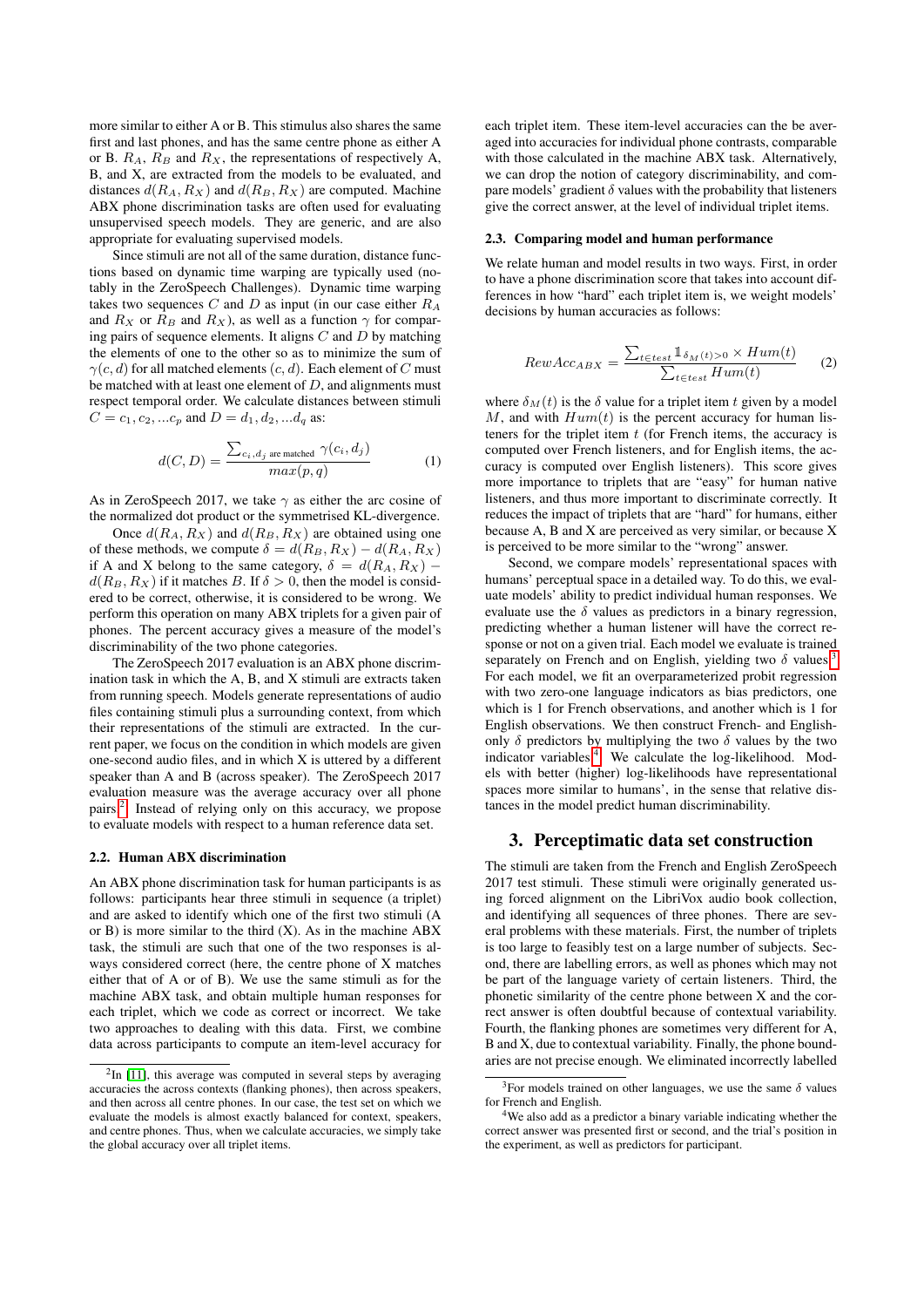phones, and then, as native English and French listeners, selected and realigned a subset of triplets by hand to minimize these issues. In total, the cleaned subset consists of 5202 triplets (2214 from English), making 461 distinct centre phone contrasts (212 English, 249 French), in a total of 201 distinct contexts (118 English, 83 French), with most phone comparisons appearing in three contexts each (a total of 47 English contrasts appear in either one, two, or four contexts). The speakers used (15 English, 18 French) have, in our assessment, pronunciations close to standard American English/Metropolitan French.<sup>[5](#page-2-0)</sup>

The data set includes 91 participants located in the United States reporting English as the sole language to which they were primarily exposed up to the age of eight, and 93 located in France, attesting the same for French. They were recruited online on Amazon Mechanical Turk (all English speakers, and 57 French speakers) and in person, and all performed the test on-line with LMEDS software [\[14\]](#page-4-13).<sup>[6](#page-2-1)</sup> They were paid for participation. All participants were tested both on English and French stimuli. Here we only report results on English contrasts for English listeners and on French contrasts for French listeners.

For testing, triplets were counterbalanced into lists of 190 per participant.[7](#page-2-2) Each triplet was tested three times, so that most contrasts are tested at least 36 times. Participants respond as to which of the two reference stimuli the probe corresponded to on a six-point scale, ranging from *first for sure* to *second for sure*, with two intermediate degrees of certainty for each. The data set includes both these responses and a binarized version. Except in Figure [2,](#page-3-0) we report only the binarized responses.

## 4. Experiments

We evaluate the models submitted to the 2017 ZeroSpeech challenge. We compare them with the topline representation used in the challenge, posteriorgrams from a supervised HMM-GMM phone recognition system with a bigram phone-level language model, trained with a Kaldi recipe [\[16\]](#page-4-14). We also compare them with the baseline representation, mel filterbank cepstral coefficients (MFCCs) (thirteen first coefficients with  $\Delta$  and  $\Delta\Delta$ , with mean-variance normalization over a moving 300 millisecond window). We add two models that have been shown to have representational spaces similar to human perceptual space [\[9\]](#page-4-8): multilingual bottleneck features (Bot: [\[17\]](#page-4-15)) and a Dirichlet process Gaussian mixture model (DP: [\[18\]](#page-4-16)). Bot representations are from a bottleneck layer of a model trained to label phoneme states in seventeen phonetically diverse languages (107 hours training data in total; French and English are not included).<sup>[8](#page-2-3)</sup> We use the Shennong package<sup>[9](#page-2-4)</sup> to extract these representations.

DP is a Gaussian mixture model over individual frames, from which we draw posteriorgrams. We use pretrained models from [\[13\]](#page-4-12), trained on 34 hours of English speech and on 33 hours and 42 minutes of French speech, both from LibriVox.

For each ZeroSpeech 2017 model, we use the English and French features as they were submitted to the challenge, in the one second condition. All the models are presented in [\[11\]](#page-4-10), and we evaluate the systems [H] [\[19\]](#page-4-18), [P1], [P2], [\[20\]](#page-4-19) [A3] [\[21\]](#page-4-20), [Y1], [Y2] [\[22\]](#page-4-21), [S1], [S2] [\[23\]](#page-4-22), [C1] and [C2] [\[24\]](#page-4-23). Broadly the systems follow four types of strategies. The first ([H], [P1] and [P2]) consists in performing a bottom-up frame-level clustering. The second  $([C1], [C2]$  and  $[A3])$  is to construct language-independent embeddings by training neural networks in an unsupervised way. The third  $([Y1]$  and  $[Y2])$  is to use spoken term discovery to improve the acoustic features. [Y3] is a supervised version of these systems, using transcribed pairs from the Switchboard data set. Finally, [S1] and [S2] use supervised pre-training on out-of-domain languages (only Japanese for [S1] and ten different languages, including French and English, for [S2]). Except for [S1], [S2] and [Y3], all the models are trained only on the 2017 challenge data. [H] and [P1] use only monolingual data, whereas the rest of the models, while trained separately for each language, make use of the complete set of languages provided with the ZeroSpeech challenge during training. We followed the original choices of the authors concerning  $\gamma$  (cosine distance for all, except for [H], which uses symmetrised KL-divergence). We use the cosine distance for all reference models, except for DP and the topline, for which we use the symmetrised KL-divergence.

## 5. Results

Original ZeroSpeech 2017 ABX accuracies are given on the first row of Table [1.](#page-3-1) The original 2017 ZeroSpeech test set contains errors, partially corrected by our modifications (see Section [3\)](#page-1-3). ABX accuracies computed only on the Perceptimatic triplets are on the row Perceptimatic. We observe that the English and French scores become more similar (French scores increase and English scores decrease). Future submissions to ZeroSpeech 2017 should use our data set for a better evaluation of their model. We also re-weight the results of each model by humans' results (see row Perceptually Weighted) using [\(2\)](#page-1-4). We observe that re-weighting ABX accuracies by giving more importance to contrasts that are "easy" improves all the scores (see Table [1\)](#page-3-1). This implies that globally, models already have more trouble with "hard" contrasts than with "easy" ones.

We then evaluate models based on how well they predict human behaviour in the experiment. Each "model" we evaluate is in fact two trained models (one French, one English), which each make a gradient prediction of discriminability,  $\delta$  for each triplet item. We use these two  $\delta$  values as predictors for the response accuracy of the respective human native listeners (the French  $\delta$  predicts French stimuli/listeners, and the English  $\delta$  English stimuli/listeners) on each item. We then calculate the overall log-likelihood of a binary-response regression with respect to the experimental data. (See [2.3](#page-1-5) above.) This yields a measure of how well each model predicts human behaviour. To generate confidence intervals, we resample (N=13655: for each triplet item, we draw exactly three human responses without replacement) and re-fit the regressions.[10](#page-2-5)

Figure [1](#page-3-2) plots the phone discrimination accuracy

<span id="page-2-0"></span><sup>5</sup>The full set of English centre phones included in at least one item is  $[\alpha \alpha b d \delta \alpha \epsilon f q h i \iota k l m n \eta \omega p J s f t f u v v \wedge w z]$ . The full set of French phones is [a  $\tilde{\alpha}$  b d e  $\varepsilon$   $\tilde{\varepsilon}$  f q i j k 1 m n  $\alpha$   $\alpha$   $\beta$   $\alpha$   $\beta$  f t u v w y z z]. For the full list of pairs and contexts, see the online repository.

<span id="page-2-1"></span><sup>6</sup> [\[15\]](#page-4-17) compared data from an in-lab speech perception experiment with a Mechanical Turk replication and found a close correspondence. 48 additional participants (15 US, 33 France) were tested but did not meet the language background requirements, and 115 participants (65 US, 50 France) were rejected for failing at least three out of twelve catch trials or not finishing the task. The catch trials consisted of additional, highly distinct ABX stimuli, including several which required participants to distinguish *cat* from *dog* for English speakers or *caillou* from *hibou* for French speakers.

<span id="page-2-2"></span> $7$ No participant is tested twice on the same phone pair, and the combination of speakers is not predictive of the right answer.

<span id="page-2-3"></span><sup>&</sup>lt;sup>8</sup>If the same sound belongs to different inventories, it is treated as distinct, for a total of 1032 possible phonemes.

<span id="page-2-4"></span><sup>9</sup>https://github.com/bootphon/shennong

<span id="page-2-5"></span><sup>&</sup>lt;sup>10</sup>Confidence intervals for the differences in log-likelihood between each pair of models can be found on the online repository.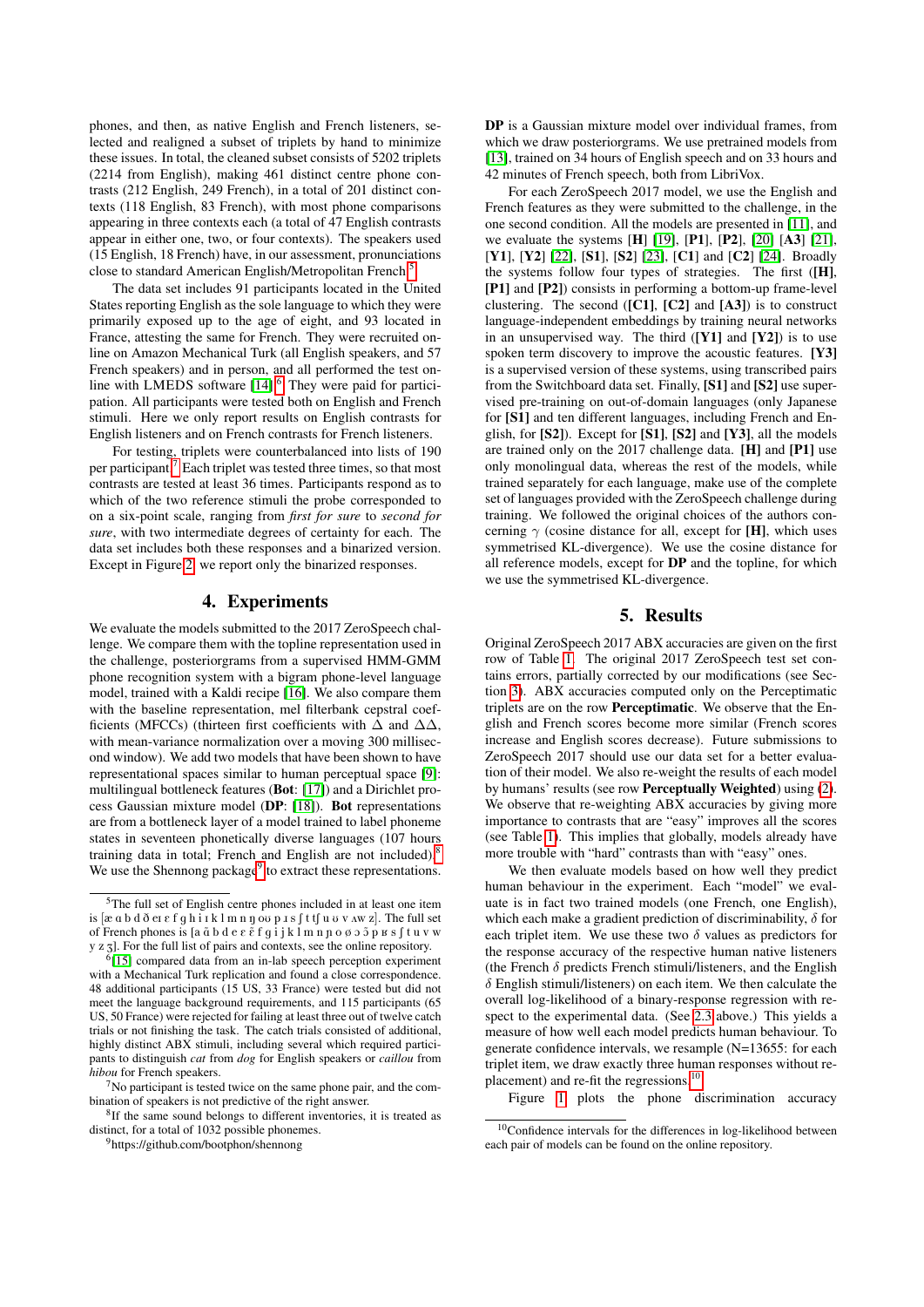<span id="page-3-1"></span>Table 1: *2017 ZeroSpeech challenge ABX % accuracies (one-second across-speaker conditions), ABX % accuracies on Perceptimatic, and ABX % accuracy reweighted by human discriminability. Higher scores are better.*

|               |         | topline | S2   | Bot  | Н    | S1   | DP   | C2   | A3   | Y3   | C1   | Y2   | Y1   | P2   | P <sub>1</sub> | MFCC |
|---------------|---------|---------|------|------|------|------|------|------|------|------|------|------|------|------|----------------|------|
| Zerospeech    | French  | 89.4    | 88.8 | 86.9 | 86.4 | 86.3 | 83.7 | 83   | 82.8 | 82.3 | 82.4 | 81.3 | 81.1 | 79.9 | 79.7           | 74.9 |
| 2017          | English | 91.4    | 92.1 | 90.7 | 89.9 | 89.9 | 88.8 | 87.3 | 86.8 | 86.4 | 86.2 | 86   | 85.8 | 82.4 | 82.4           | 73.4 |
| Perceptimatic | French  | 92.8    | 92.3 | 88.5 | 88.6 | 89.6 | 86.5 | 85.8 | 84.4 | 84.5 | 84.7 | 83.3 | 83.4 | 81.7 | 81.9           | 78.3 |
|               | English | 91.8    | 92   | 89.1 | 90.6 | 88.5 | 88.7 | 86.9 | 82.8 | 84.9 | 84.5 | 83.2 | 82.7 | 82.5 | 81.8           | 78.2 |
| Perceptually  | French  | 93.4    | 94   | 90.1 | 90.3 | 91.3 | 88.5 | 86.5 | 86.6 | 86.3 | 87.4 | 85.1 | 85.2 | 83.2 | 83.2           | 79.9 |
| Weighted      | English | 92.8    | 94.1 | 91.2 | 93.0 | 91.1 | 91   | 87.6 | 85.  | 87.1 | 89   | 85.  | 85.1 | 84.8 | 84.3           | 80.6 |

<span id="page-3-2"></span>

Figure 1: *Perceptimatic ABX accuracy (mean of French and English: higher is better) versus log-likelihood. Higher loglikelihood values indicate representational spaces more similar to humans' perceptual space. White: unsupervised; black: supervised. Triangle: multilingual; circles: monolingual on evaluated language; diamond: monolingual on another language, square: MFCCs.*

(Perceptimatic) against the mean resampled log-likelihoods. We observe that having a representational space similar to humans' perceptual space is correlated with having a good ABX accuracy. However, we notice an obvious outlier: the (topline) supervised ASR model provided as a reference system for ZeroSpeech 2017. This model is unexpectedly bad at predicting human results. This result is consistent with results obtained for neural ASR models trained exclusively on the native language of human listeners [\[9\]](#page-4-8). Unsupervised models (such as DP) and multilingual models (such as [S1], [S2], and Bot) seem to be more predictive of human perception. It is therefore possible to discriminate phones well while making phoneme confusions very different from those of human beings. We discuss some possible explanations for this below.

Conversely, the fact that DP obtains the second-highest loglikelihood (not significantly different from [S2]) is surprising, given its lower discrimination accuracy. [H], for example, built on DP to generate a more speaker-invariant representation (it uses DPGMM clusters as the basis for supervised talker normalization techniques). While these improvements improve phone discriminability, they yield a less human-like representation.

The best model, both in terms of perceptually-reweighted accuracy, and in terms of predicting human behaviour, is [S2]. Similarly, Bot also performs well. These two models train on multilingual supervised phone recognition objectives. [S2] is then further adapted to either English or French, while Bot is fixed (and thus has the same  $\delta$  for the two stimuli languages). That these systems perform so well suggests that human behaviour in this task is driven mainly by universal, general speech

<span id="page-3-0"></span>

Figure 2: *Average of French listeners' non-binarized results (higher: correct, and more certain of it) against average* δ *from (left) supervised ASR (right) multilingual system [S2]. Each point is a phone pair. Measures are normalized by dividing by standard deviation over the entire data set.*

perception mechanisms. With respect to this behaviour, monolingual supervised ASR may be over-training to the phone identification objective. Figure [2](#page-3-0) plots French listeners' continuous discriminability scores against the French  $\delta$  for supervised ASR and for [S2], normalized to be comparable. The ASR  $\delta$  values are all shifted to the right, indicating better discriminability, but at the expense of a poorer correlation with human accuracy.

## 6. Overview

We have presented Perceptimatic, a data set based on the 2017 ZeroSpeech challenge evaluation data. We used it to evaluate the models submitted to the 2017 ZeroSpeech challenge, and showed that, surprisingly, the supervised ASR reference model has a representational space very different from the perceptual space of human listeners. On the other hand, unsupervised models, and supervised models trained on other languages than the one being tested, seem to have more human-like representations. We leave open at least two possible explanations for this result. One is that human listening is simply not tuned to optimize phone classification in the native language, unlike supervised ASR. Another possibility rests on the observation that extracts of phones drawn from running speech, while standard for evaluating unsupervised speech representation learning, are very different from the types of clean speech stimuli used in typical human speech perception experiments. For humans, discriminating naturalistic examples of phones may tap into a more acoustic mode of listening; some other type of listening test might give results more comparable to a supervised ASR.

# 7. Acknowledgements

This research was supported by the École Doctorale Frontières du Vivant (FdV) – Programme Bettencourt, and by grants ANR-17-CE28-0009 (GEOMPHON), ANR-11-IDFI-023 (IIFR), ANR-11-IDEX-0005 (USPC), ANR-10-LABX-0083 (EFL), and ANR-17-EURE-0017.